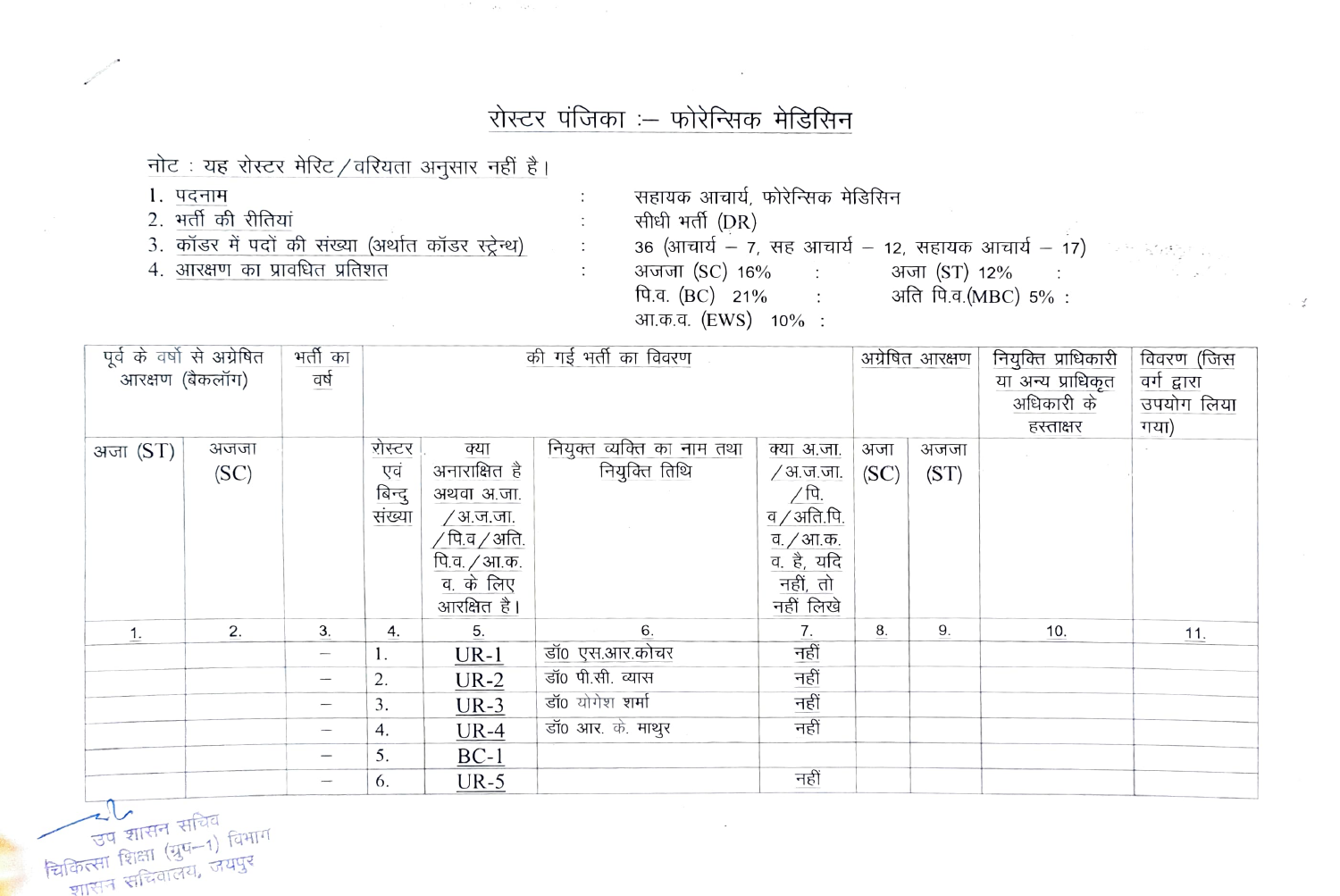|  |                         | $\overline{\phantom{m}}$         | 7.  | $SC-1$  | डॉ0 किशन लाल धानक          | $SC-1$ |              |                |  |
|--|-------------------------|----------------------------------|-----|---------|----------------------------|--------|--------------|----------------|--|
|  |                         | $\overline{\phantom{0}}$         | 8.  | $UR-6$  | डॉ0 राकेश पुनिया           | नहीं   |              |                |  |
|  |                         |                                  | 9.  | $ST-1$  |                            |        |              |                |  |
|  |                         | $\overbrace{\phantom{12332}}$    | 10. | $BC-2$  |                            |        |              | $\overline{1}$ |  |
|  |                         | $\overbrace{\phantom{12322111}}$ | 11. | $EWS-1$ |                            |        |              |                |  |
|  |                         | $\overline{\phantom{m}}$         | 12. | $UR-7$  | डॉ0 राहुल जैन              | नहीं   |              |                |  |
|  |                         | $\overline{\phantom{0}}$         | 13. | $SC-2$  |                            |        | $\mathbf{1}$ |                |  |
|  |                         | $\overbrace{\qquad \qquad }^{}$  | 14. | $UR-8$  | डॉ0 आशुतोष श्रीवास्तव      | नहीं   |              |                |  |
|  |                         |                                  | 15. | $BC-3$  |                            |        |              |                |  |
|  |                         |                                  | 16. | $UR-9$  | डॉ0 प्रमोद तिवाडी          | नहीं   |              |                |  |
|  |                         |                                  | 17. | $ST-2$  |                            |        |              | $\mathbf{1}$   |  |
|  |                         | $\overline{\phantom{a}}$         | 18. | $UR-10$ | डॉ0 अशोक कुमार मुंदड़ा     | नहीं   |              |                |  |
|  |                         | $\overbrace{\qquad \qquad }^{}$  | 19. | $SC-3$  |                            |        | $\mathbf{1}$ |                |  |
|  |                         | $\overline{\phantom{0}}$         | 20. | $BC-4$  |                            |        |              |                |  |
|  |                         |                                  | 21. | $MBC-1$ |                            |        |              |                |  |
|  |                         |                                  | 22. | $EWS-2$ |                            |        |              |                |  |
|  |                         | $\overline{\phantom{a}}$         | 23. | $UR-11$ | डॉ0 धर्मेन्द्र कुमार शर्मा | नहीं   |              |                |  |
|  |                         |                                  | 24. | $BC-5$  |                            |        |              |                |  |
|  |                         | $\overline{\phantom{a}}$         | 25. | $ST-3$  |                            |        |              | $\mathbf{1}$   |  |
|  |                         | $\overline{\phantom{m}}$         | 26. | $SC-4$  |                            |        | $\mathbf{1}$ |                |  |
|  |                         | $\overline{\phantom{m}}$         | 27. | $UR-12$ | डॉ. अनीश अहमद              | नहीं   |              |                |  |
|  |                         | $2009 - 10$<br>पदोन्नति          | 28. | $UR-13$ | डॉ. सुमन्त दत्ता           | नहीं   |              |                |  |
|  | $\sim$                  | $2009 - 10$<br>पदोन्नति          | 29. | $BC-6$  | डॉ. ओ.पी. सैनी             | $BC-1$ |              |                |  |
|  |                         | $\overline{\phantom{0}}$         | 30. | $EWS-3$ |                            |        |              |                |  |
|  | Ellenter Friedrich Jags | $2009 - 10$ 31.<br>पदोन्नति      |     | $UR-14$ | डॉ. नन्द लाल डिसानिया      | नहीं   |              |                |  |

 $\hat{\mathcal{L}}$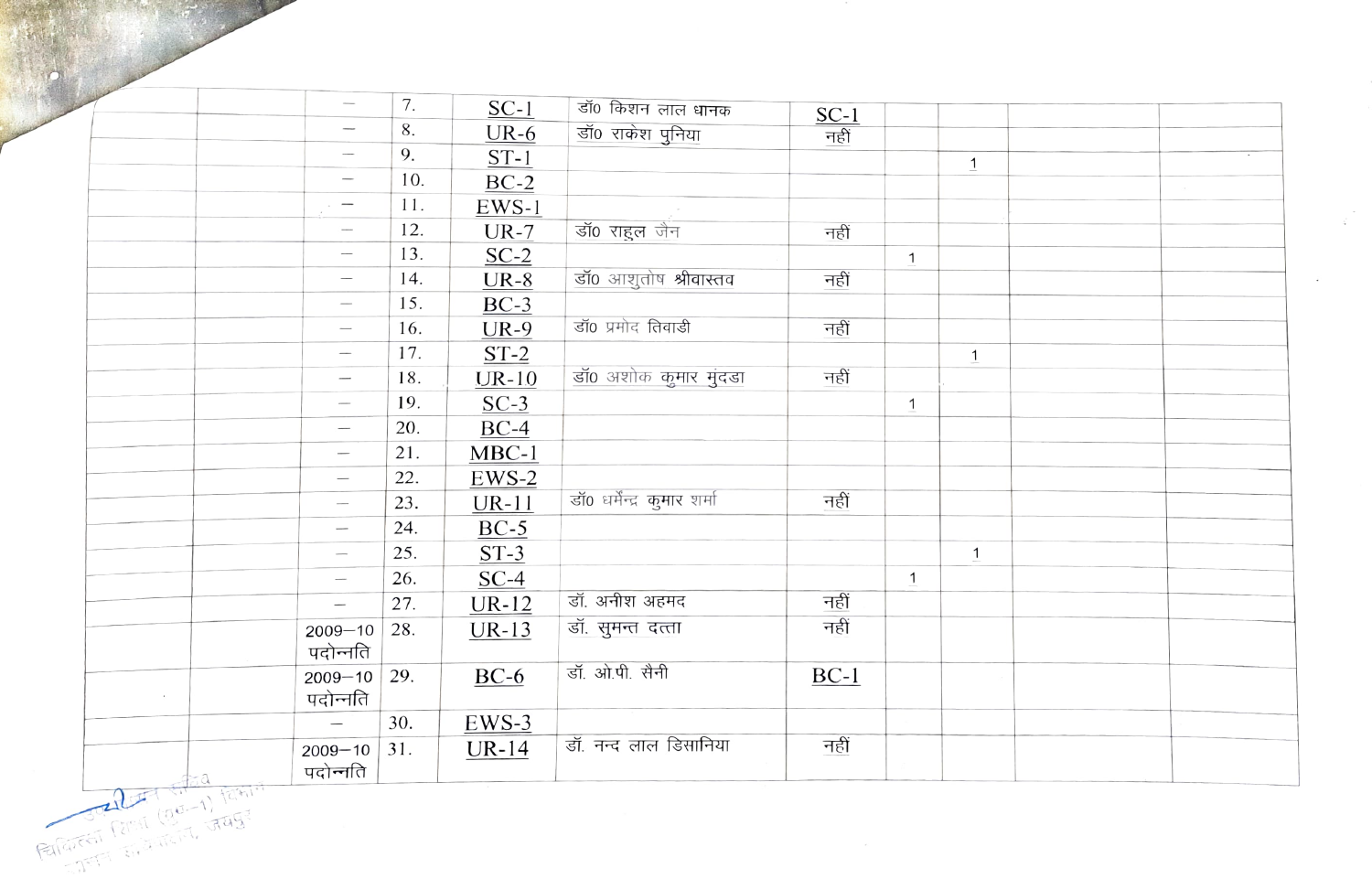|           | $\overline{\phantom{a}}$ | 32. | $SC-5$       |                          |                                                                  | $\mathbf{1}$          |                |  |           |
|-----------|--------------------------|-----|--------------|--------------------------|------------------------------------------------------------------|-----------------------|----------------|--|-----------|
|           | $2009 - 10$<br>पदोन्नति  | 33. | $UR-15$      | डॉ. अखिलेश शर्मा         | नहीं                                                             |                       |                |  |           |
|           | $\overline{\phantom{a}}$ | 34. | $BC-7$       |                          |                                                                  |                       |                |  |           |
| $\vec{r}$ | $2009 - 10$<br>पदोन्नति  | 35. | $ST-4$       | डॉ0 राजेश कुमार वर्मा    | $ST-1$                                                           | $\tilde{\mathcal{C}}$ |                |  | $\vec{z}$ |
|           | $2011 - 12$<br>पदोन्नति  | 36. | $UR-16$      | डॉ0 अनुपम जौहरी          | नहीं                                                             |                       |                |  |           |
|           | $2011 - 12$<br>पदोन्नति  | 37. | $UR-17$      | डॉ0 दीपाली पाठक          | नहीं                                                             |                       |                |  |           |
|           | $\overline{\phantom{0}}$ | 38. | $SC-6$       |                          |                                                                  | $\mathbf{1}$          |                |  |           |
|           | $\overline{\phantom{0}}$ | 39. | $BC-8$       |                          |                                                                  |                       |                |  |           |
|           | $\overline{\phantom{0}}$ | 40. | $MBC-2$      |                          |                                                                  |                       |                |  |           |
|           | $\overline{\phantom{0}}$ | 41. | $EWS-4$      |                          |                                                                  |                       | $\mathbf{1}$ . |  |           |
|           | $\overline{\phantom{0}}$ | 42. | $ST-5$       | डॉ. प्रमोद कुमार         |                                                                  |                       |                |  |           |
|           | 2012                     | 43. | $BC-9$       | डॉ0 मनीष कुमार शर्मा     | $\underbrace{BC-2}_{\overline{\textrm{H}}\overline{\textrm{H}}}$ |                       |                |  |           |
|           | 2012                     | 44. | $UR-18$      | डॉ. राजेन्द्र कुमार बोयल | $SC-2$                                                           |                       |                |  |           |
|           | $2013 - 14$<br>पदोन्नति  | 45. | $SC-7$       | डॉ0 दीपक शर्मा           | नहीं                                                             |                       |                |  |           |
|           | $2013 - 14$<br>पदोन्नति  | 46. | <b>UR-19</b> |                          | नहीं                                                             |                       |                |  |           |
|           | $2013 - 14$<br>पदोन्नति  | 47. | $UR-20$      | डॉ0 प्रियंका शर्मा       |                                                                  |                       |                |  |           |
|           |                          | 48. | $BC-10$      |                          | नहीं                                                             |                       |                |  |           |
|           | $2015 - 16$              | 49. | $UR-21$      | डॉ0 संजीव कुमार बुरी     |                                                                  |                       | $\mathbf{1}$   |  |           |
|           | पदोन्नति                 | 50. | $ST-6$       |                          |                                                                  |                       |                |  |           |
|           |                          | 51. | $EWS-5$      |                          |                                                                  |                       |                |  |           |
|           |                          |     |              |                          |                                                                  |                       |                |  |           |